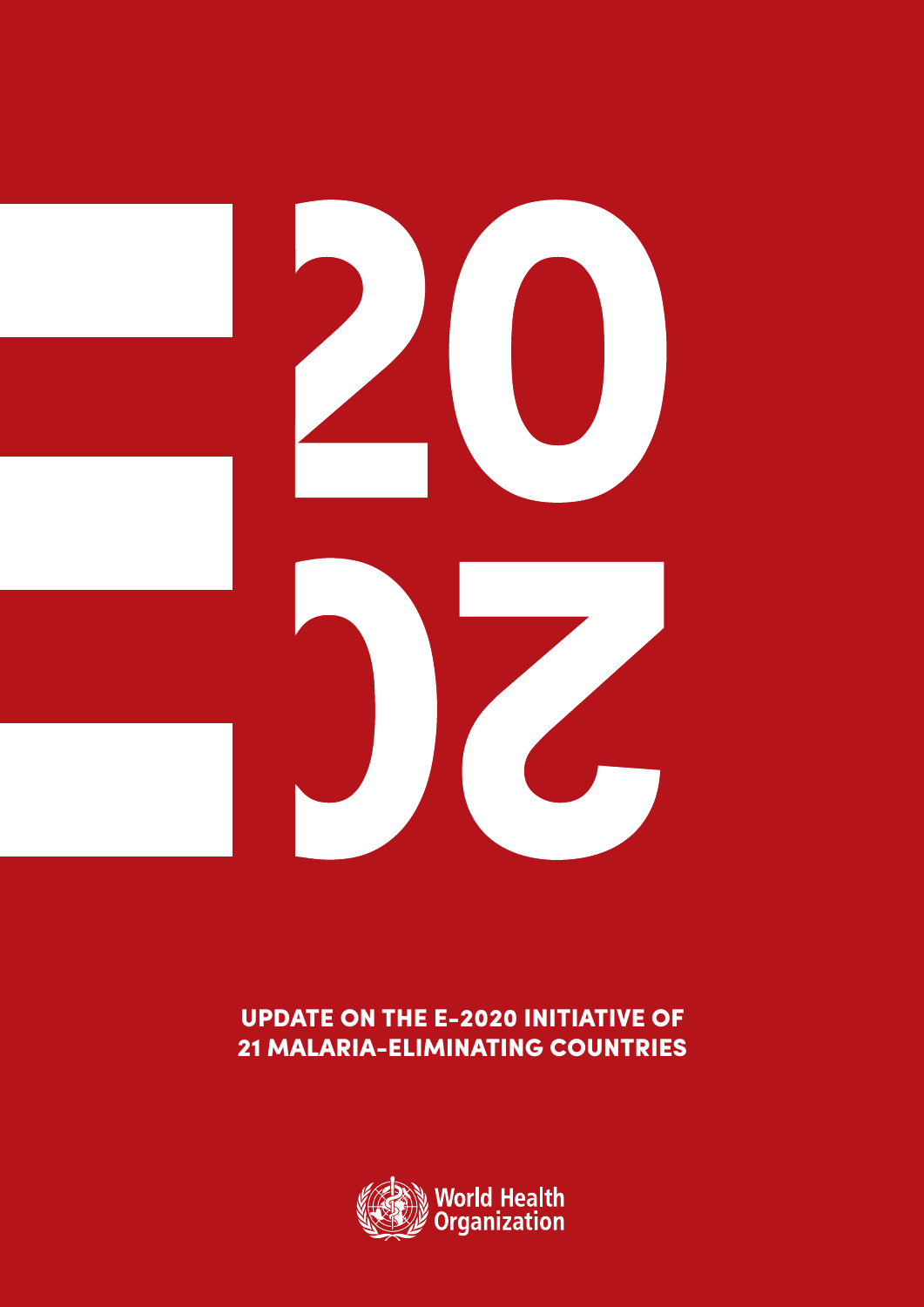# Foreword

# The final mile for 21 countries

This document captures the progress of a group of diverse countries, spanning five regions, on the path to malaria elimination. What they have in common is an end goal: to achieve zero indigenous cases of the disease by 2020.

These countries – 21 in total – were identified by WHO in 2016 as having the potential to eliminate malaria by 2020. They were selected based on an analysis that looked at the likelihood of elimination across key criteria.

Reaching malaria-free status is a critically important public health and sustainable development goal. It is also a core objective of the WHO *Global Technical Strategy for Malaria 2016-2030*, which calls for the elimination of malaria in at least 10 countries by the year 2020.

A key milestone featured in this report is the WHO certification of malaria elimination in Paraguay, the first country in the Americas to be granted this status in 45 years. The reporting of zero indigenous cases in 2017 by China and El Salvador, a first for both nations, and zero cases in Algeria for the fifth consecutive year are also highlighted in the coming pages.

However, the report shows that a number of countries are experiencing increases, a development that could jeopardize headway in many of them. Now at the midpoint to 2020, we seek not only to assess the progress made across the malariaeliminating countries, but also to bring a level of urgency to address the elimination issues and bottlenecks identified in this report.

Fortunately, the challenges countries are facing are not necessarily new, and we know they can be tackled with added resources, resolve and political commitment. WHO is proud to support the 21 malaria-eliminating countries; we hope their journey will inspire others to get to zero, no matter where they are in the elimination continuum.

# **Dr Pedro Alonso**

Director, Global Malaria Programme World Health Organization

" Reaching malaria-free status is a critically important public health and sustainable development goal."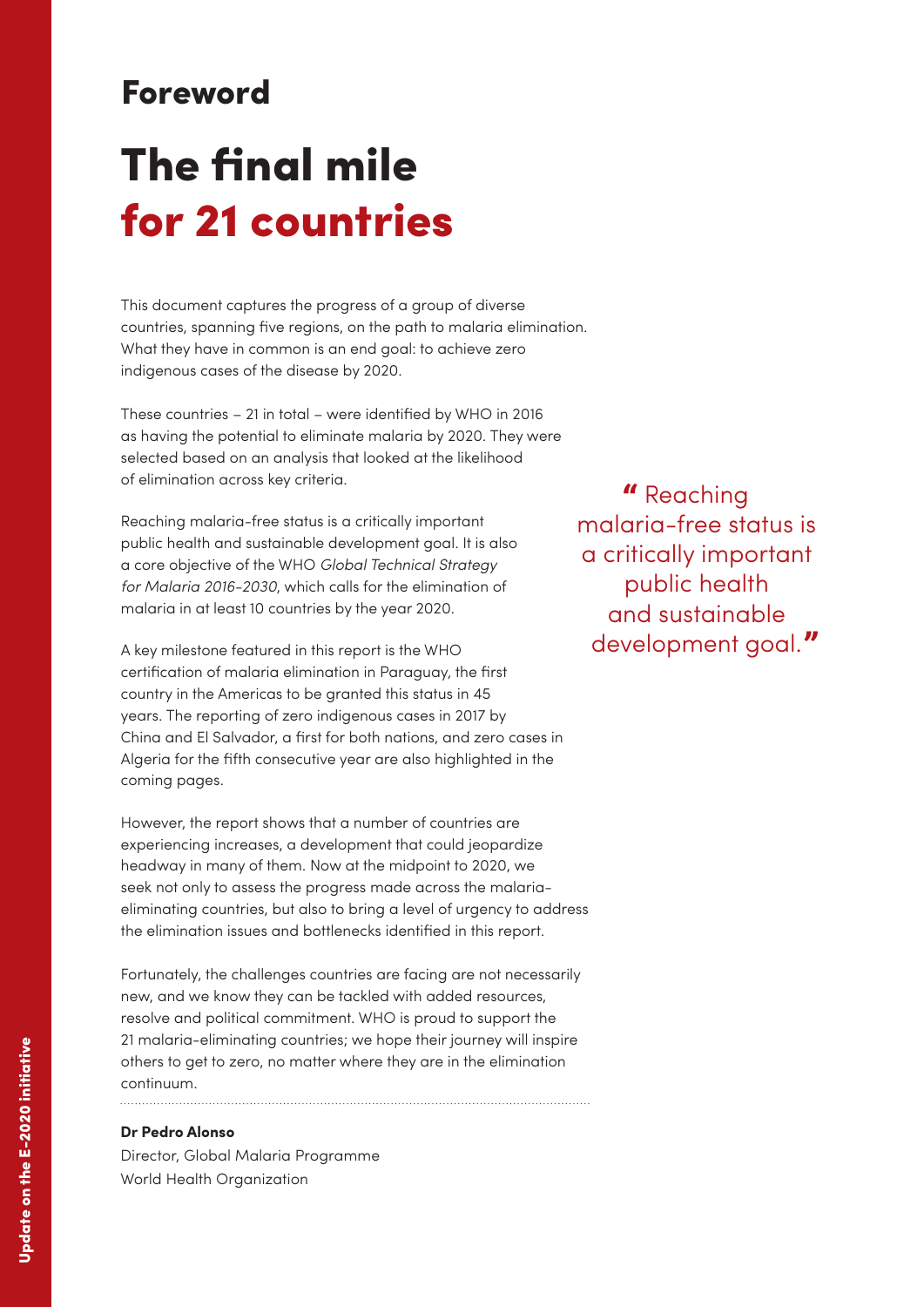# the brief

In May 2015, the World Health Assembly endorsed a new *Global Technical Strategy for Malaria 2016-2030*. The strategy set ambitious goals aimed at dramatically lowering the global malaria burden over this 15-year period, with milestones along the way to track progress.

A key milestone for 2020 is the elimination of malaria in at least 10 countries that had the disease in 2015. To meet this target, countries must report zero indigenous cases in 2020. According to a WHO analysis published in 2016, 21 countries have the potential to reach this target. The analysis was based on three criteria:

- Trends in malaria case incidence between 2000 and 2014
- Declared malaria objectives of affected countries

 $\checkmark$  Informed opinions of WHO experts in the field

Through the E-2020 initiative, WHO is working with these countries to scale up efforts to achieve elimination within the 2020 timeline. This includes a new *Framework for malaria elimination*, launched by WHO in March 2017, that provides countries with an updated set of tools, activities and strategies for interrupting transmission and preventing re-establishment of the disease. The framework also offers a clear and streamlined process for countries to obtain malaria-free certification from WHO. To keep elimination high on both the programmatic and political agendas in E-2020 countries, WHO convened a global forum in March 2017, bringing together malaria programme managers from the 21 eliminating countries. The inaugural E-2020 meeting mapped progress, reviewed countries' elimination strategies, and enabled the sharing of lessons and solutions to common challenges.

For WHO, the forum resulted in two new independent bodies to better support countries on their elimination journey: the Malaria Elimination Oversight Committee, which guides countries in their efforts to eliminate malaria, and the Malaria Elimination Certification Panel, tasked with verifying a country's malaria-free status.

Building on the success of this first global forum, a second forum was held in June 2018, hosted by Costa Rica.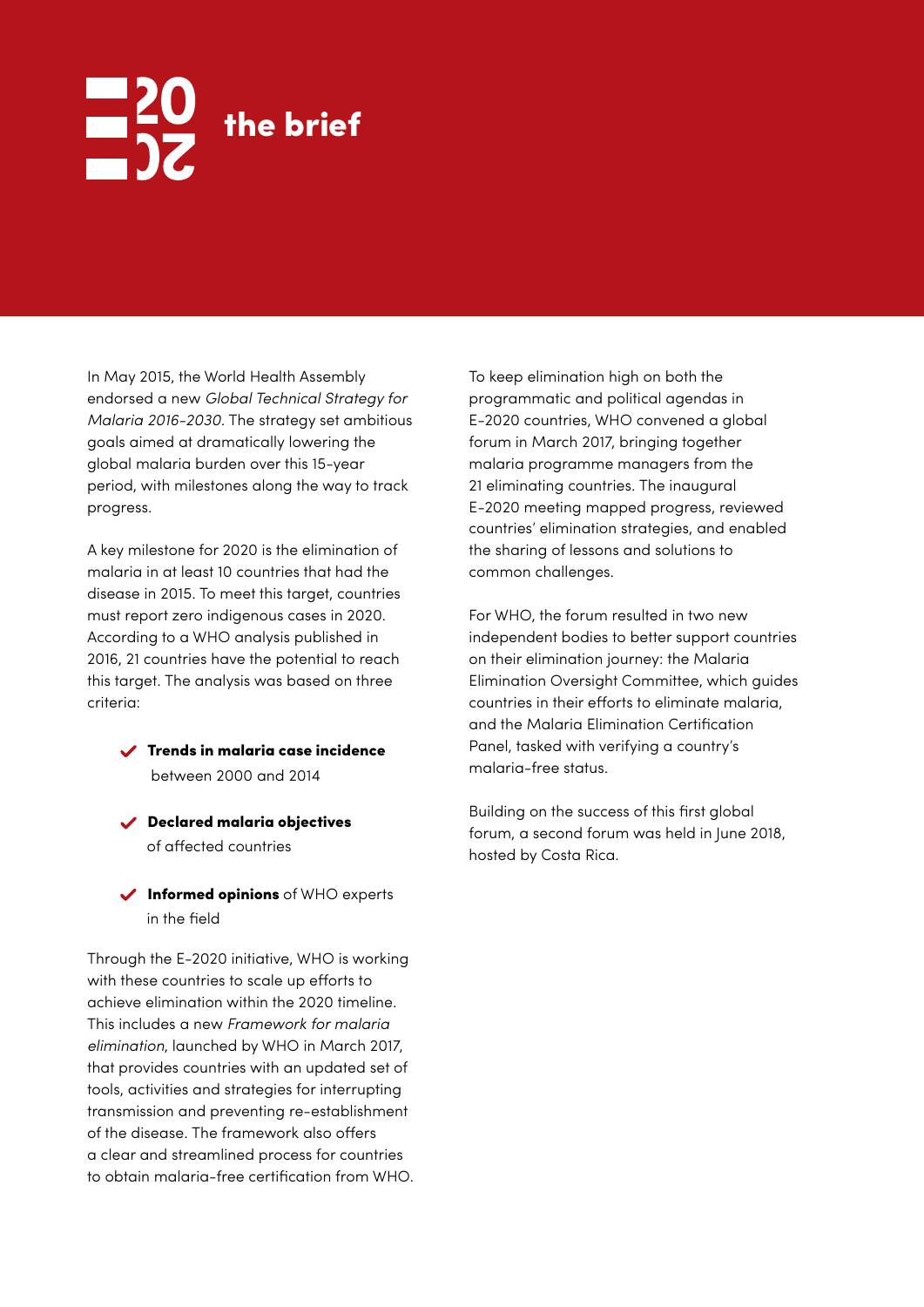# Common challenges, shared solutions

The E-2020 countries are part of a concerted effort to eliminate malaria in an ambitious but technically feasible time frame.

To get where they are today, the 21 countries have focused on improving the systems and tools needed to capture and treat remaining pockets of indigenous cases, and to prevent onward transmission from imported malaria. The combined impact of these and other efforts have resulted in many E-2020 countries reporting significant declines in malaria burden.

Good progress has been realized across many eliminating countries. Most notably, in June 2018, Paraguay was the first in the E-2020 group to be certified malaria-free by WHO. In 2017, Algeria reported zero indigenous cases for the fifth consecutive year and kick-started the certification process, while both China and El Salvador noted zero cases for the first time. Several other countries recorded important declines in malaria transmission, bringing them even closer to elimination.

However, achieving elimination and maintaining zero indigenous cases is not without its challenges. As shown in this report, eight E-2020 countries reported increases in indigenous malaria cases in 2017. For several countries, these increases were substantial.

Where progress has slowed, there are several common factors that may have hampered the ability of countries to stay on track. These include: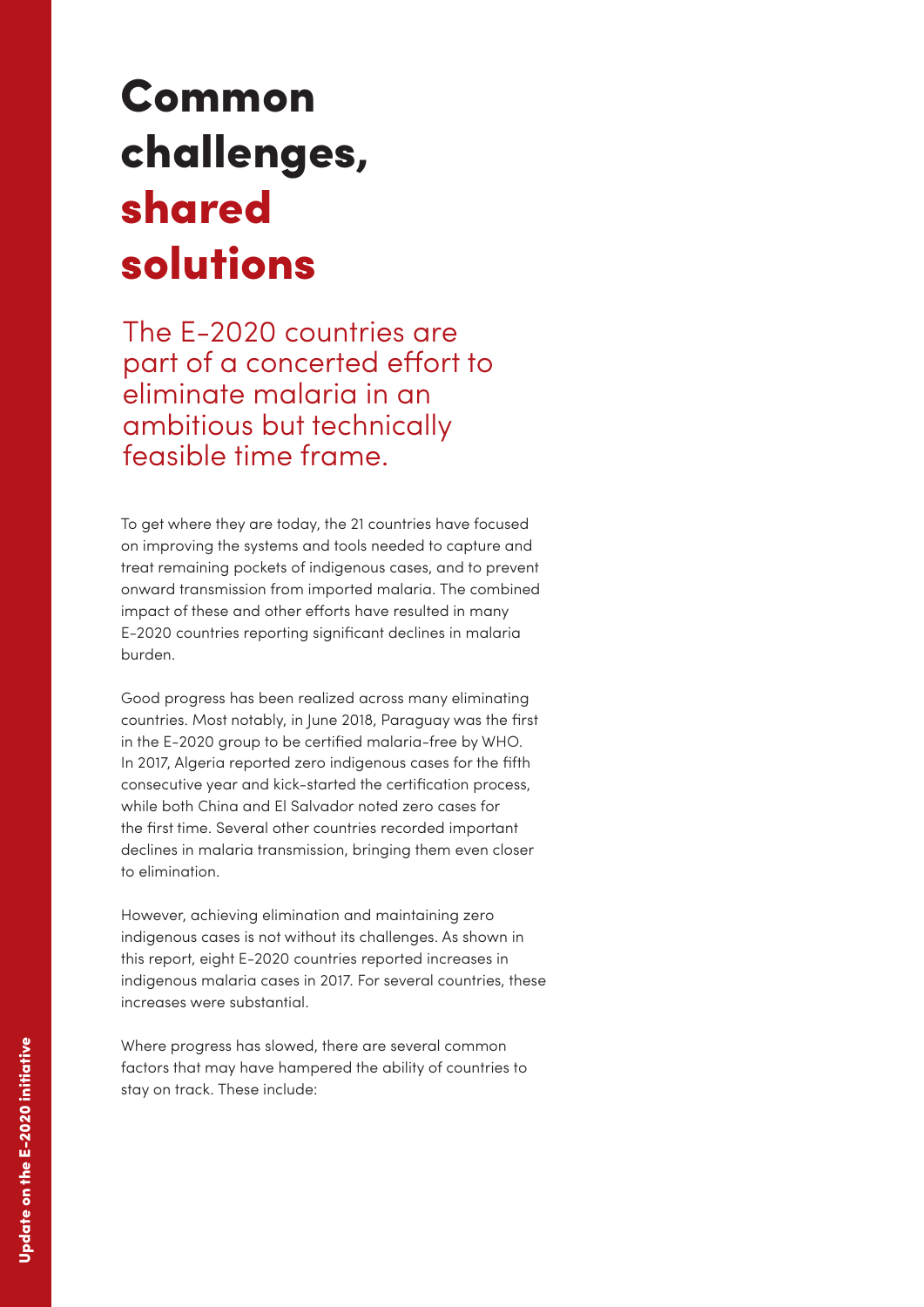

## INSUFFICIENT FUNDING

Reductions in malaria burden often result in reduced malaria funding. Decreases in investments towards national malaria programmes threaten continuity of elimination activities, including preventing the re-establishment of the disease.



### LAPSES IN SURVEILLANCE

Inadequate investments in surveillance systems impede the ability to identify, treat, track and respond to every infection, or clusters of infections, in a rapid and effective manner.



# COMPETING PRIORITIES

Different demands within ministries of health may shift the focus away from malaria elimination, diverting resources and political commitment.



### INADEQUATE TRAINING

Healthcare personnel may not have the specific skills required in elimination settings.



# DISRUPTIONS IN VECTOR CONTROL MEASURES

Shortages in prevention tools such as long-lasting insecticidal nets, or inefficient, poor quality, and ill-timed spraying campaigns reduce the effectiveness of core interventions.



### EXPIRED STRATEGIES

Out-of-date national strategic malaria plans or elimination strategies may no longer reflect the country's current elimination context.



# ILL-TARGETED ACTIONS

The absence of fine-scale maps of malaria risk, at the lowest levels possible ('stratification'), result in missed opportunities to target interventions.



#### LIMITED OUTREACH

In areas with ongoing malaria transmission, community mobilization may be inadequate, particularly for groups known to be at high risk of infection.



### WEAK CROSS-BORDER COLLABORATION

Poor communication and cooperation with malaria programmes in neighbouring countries make it difficult to protect communities on both sides of the border, especially in malaria-endemic areas with high migration flows.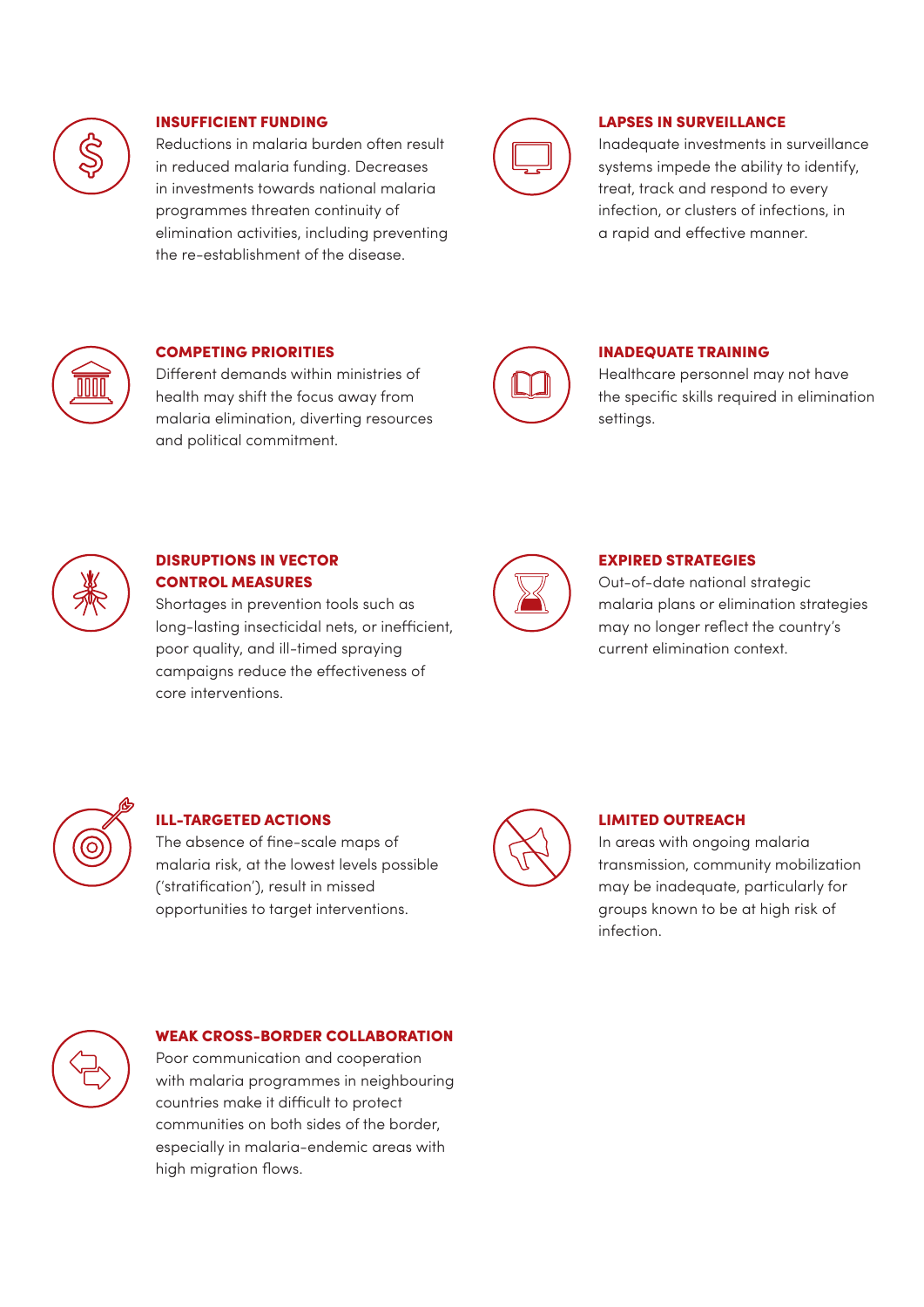\* Preliminary figures

\*\* 2016 figure (data not available for 2017)

# E-2020 countries

Snapshot of indigenous malaria cases in 2017\*



yet be full agreement.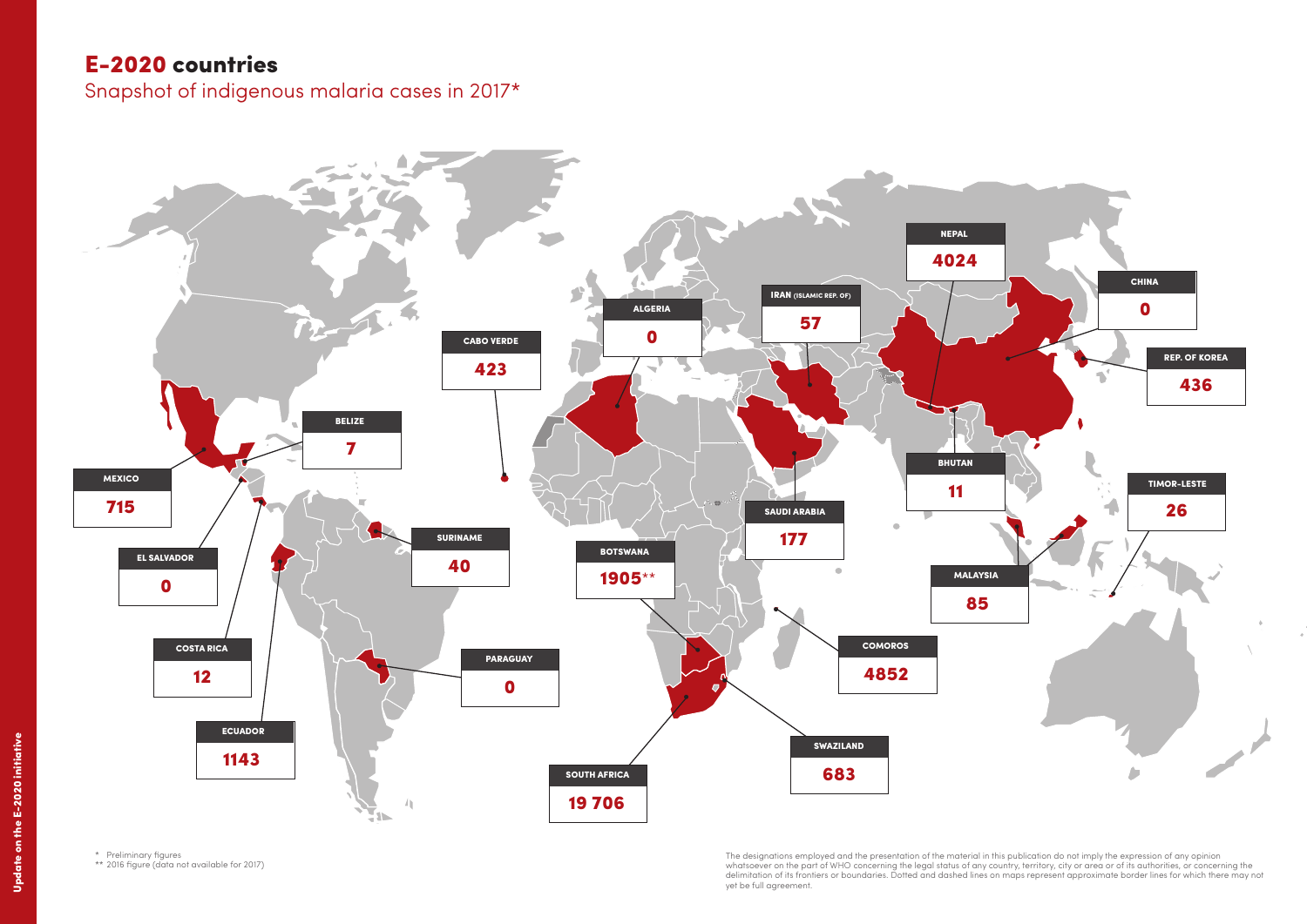# ELIMINATION PROGRESS

|                          | Country*                      | 2010         | 2011           | 2012         | 2013         | 2014         | 2015           | 2016         | $2017**$         | Change<br>2016 to 2017  | 2020*** |
|--------------------------|-------------------------------|--------------|----------------|--------------|--------------|--------------|----------------|--------------|------------------|-------------------------|---------|
| Africa                   | Algeria                       | $\mathbf{1}$ | $\mathbb{1}$   | 55           | $\mathsf{O}$ | $\mathsf{O}$ | $\mathsf{O}$   | $\mathsf O$  | 0                | $\leftrightarrow$       |         |
|                          | Botswana                      | 5 2 2 2      | 1225           | 536          | 1224         | 3592         | 877            | 1905         | not<br>available | not<br>available        |         |
|                          | Cabo Verde                    | 47           | $\overline{7}$ | $\mathbf{1}$ | 22           | 26           | $\overline{7}$ | 48           | 423              | 个                       |         |
|                          | Comoros                       | 36 538       | 24 8 56        | 49 840       | 53 156       | 2 2 0 3      | 1300           | 1066         | 4 8 5 2          | 个                       |         |
|                          | South Africa                  | 8 0 6 0      | 9866           | 5 6 2 9      | 8 6 4 5      | 11 7 0 5     | 555            | 4 3 2 3      | 19 7 06          | ↑                       |         |
|                          | Swaziland                     | 268          | 549            | 562          | 962          | 711          | 157            | 350          | 683              | 个                       |         |
| Americas                 | <b>Belize</b>                 | 150          | 72             | 33           | 20           | 19           | 9              | 4            | 7                | ↑                       |         |
|                          | Costa Rica                    | 110          | 10             | 6            | $\circ$      | 0            | 0              | 4            | 12               | ↑                       |         |
|                          | Ecuador                       | 1888         | 1 2 1 9        | 544          | 368          | 242          | 618            | 1 1 9 1      | 1143             | ↓                       |         |
|                          | El Salvador                   | 19           | $\mathsf 9$    | 13           | 6            | 6            | 3              | 13           | $\mathsf O$      | ↓                       |         |
|                          | Mexico                        | 1226         | 1124           | 833          | 495          | 656          | 517            | 551          | 715              | 个                       |         |
|                          | Paraguay                      | 18           | $\mathbb{1}$   | $\mathsf{O}$ | $\mathsf{O}$ | $\mathsf{O}$ | $\circ$        | $\mathsf{O}$ | $\mathsf{O}$     | $\leftrightarrow$       |         |
|                          | Suriname                      | 1712         | 771            | 356          | 729          | 401          | 81             | 76           | 40               | ↓                       |         |
| Mediterranean<br>Eastern | (Islamic<br>Iran Republic of) | 1847         | 632            | 756          | 479          | 358          | 167            | 81           | 57               | $\overline{\mathbf{V}}$ |         |
|                          | Saudi Arabia                  | 29           | 69             | 82           | 34           | 30           | 83             | 272          | 177              | ↓                       |         |
| South-East<br>Asia       | Bhutan                        | 436          | 192            | 82           | 15           | 19           | 34             | 15           | 11               | ↓                       |         |
|                          | Nepal                         |              | 43 363 32 660  | 20 523       | 16 232       | 8 0 6 7      | 6 6 0 9        | 4 2 2 4      | 4 0 2 4          | ↓                       |         |
|                          | Timor-Leste 113 269           |              | 36 187         | 8 0 8 1      | 1563         | 521          | 122            | 143          | 26               | ↓                       |         |
| Western<br>Pacific       | China                         | 4 9 9 0      | 3 3 6 7        | 244          | 86           | 56           | 39             | 3            | $\mathsf O$      | $\overline{\mathbf{V}}$ |         |
|                          | Malaysia                      | 5 1 9 4      | 3 9 5 4        | 3 6 6 2      | 2 9 21       | 3 1 4 7      | 242            | 266          | 85               | ↓                       |         |
|                          | Republic<br>of Korea          | 1267         | 505            | 394          | 383          | 557          | 627            | 601          | 436              | $\overline{\mathbf{V}}$ |         |

\* Argentina and Uzbekistan have reported zero indigenous cases of malaria since 2011 and have requested WHO certification of elimination.

\*\* Preliminary data for 2017 (Source: national malaria control programme reports); final figures will be published in the *World malaria report 2018*

\*\*\* on track, less than 100 indigenous cases

somewhat off track, between 100 and 999 indigenous cases

off track, more than 1000  $\bullet$ indigenous cases

certified malaria-free by WHO

These thresholds are based on an analysis in the *World malaria report 2016* that indicated that 75% of 17 countries that successfully eliminated malaria had fewer than 100 indigenous cases three years before reaching zero.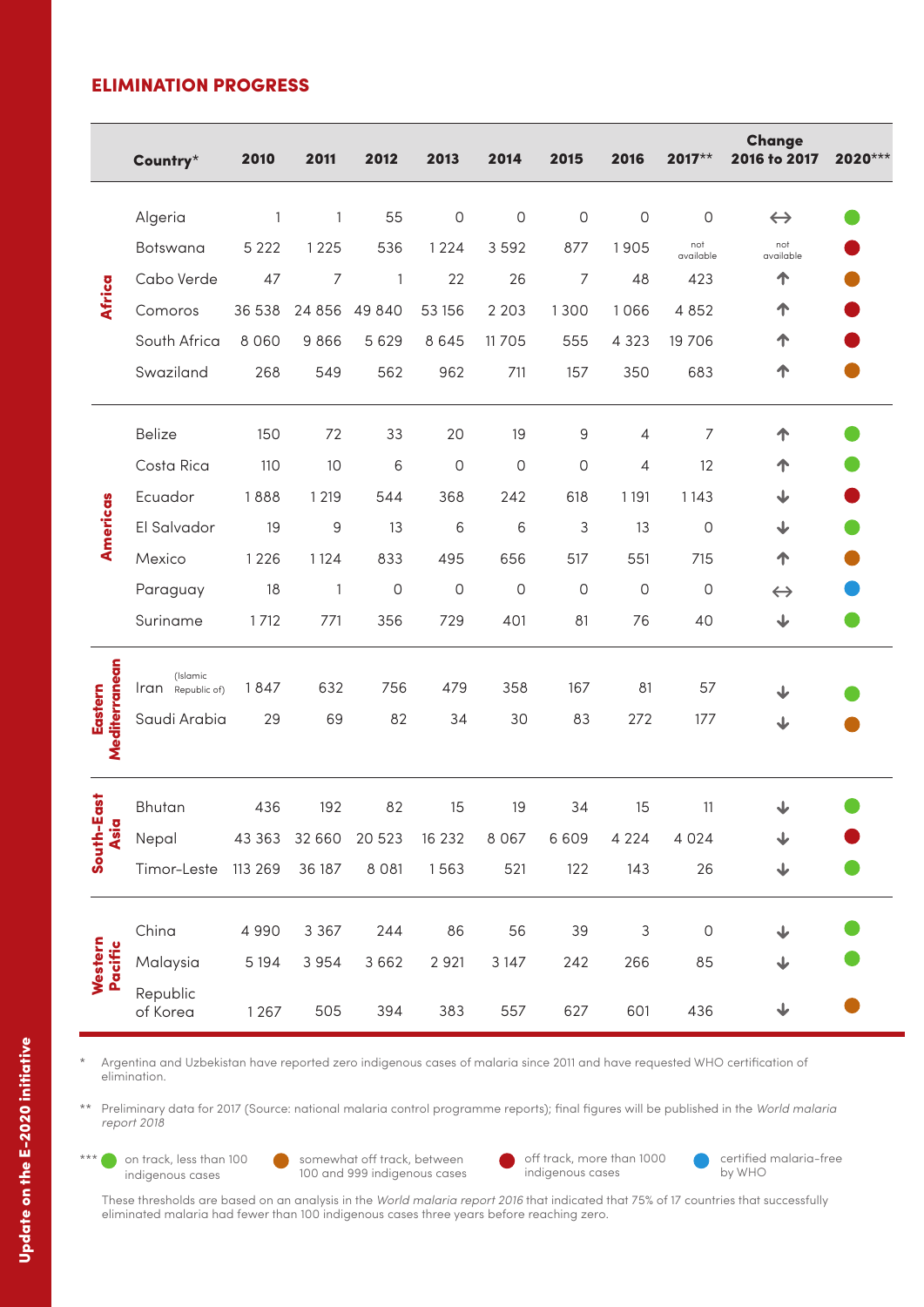# Getting to 2020

With less than three years to go to meet the 2020 milestone, the road ahead is clear for eliminating countries: reaching zero indigenous cases will require an added sense of urgency resulting in decisive actions. For those experiencing setbacks, extra focus will be needed to overcome the hurdles they encounter.

But the journey does not end with elimination: preventing re-establishment of the disease requires keeping robust technical capabilities

and skilled know-how in place. Integrating malaria activities into public health programmes is a way to ensure central functions are sustained.

The 21 eliminating countries are engaged in a potentially historic effort that demonstrates what is possible when a joint end goal is identified and pursued. The combined actions of the E-2020 countries are helping to bring the international community closer to the common vision of a malaria-free world.

# Widening the elimination net

Looking beyond the 21 countries, the Global Technical Strategy provides a basis for all malariaendemic countries to work towards elimination. This progress is vital if WHO Member States are to achieve the 2030 elimination target of the strategy: eliminating malaria from at least 35 countries in which the disease was transmitted in 2015.

For countries with a high malaria burden, elimination – undoubtedly – is a longer-term goal, requiring a longer-term view. Yet, it is still the ultimate end goal. The Global Technical Strategy outlines the critical requirements needed to achieve and maintain elimination at every level of malaria transmission intensity in every endemic country. It is founded on five core principles that highlight the need for:

### 1. Country ownership

For elimination efforts to succeed, government stewardship in malaria-endemic countries is essential, together with the engagement and participation of affected communities. Malaria responses within national borders can be optimized through cross-border and regional collaboration.

### 2. Tailored responses

All countries can accelerate progress towards elimination through an effective mix of interventions and strategies tailored to local contexts.

### 3. Strengthened surveillance

Malaria surveillance helps countries identify gaps in coverage of malaria control tools and take action based on the data received. As countries approach elimination, detecting every infection, or clusters of infections, becomes increasingly important to halt any remaining areas of transmission.

## 4. Equity in access to health services

As some countries approach elimination, a high proportion of cases are found among vulnerable populations living in rural and remote areas. Progress can be accelerated by ensuring access to malaria prevention, diagnosis and treatment for all at-risk groups. This is particularly key for hard-to-reach populations like undocumented migrants.

### 5. Innovation in malaria control tools

Eliminating malaria in all countries, especially those with a high disease burden, will likely require new tools that are not available today. Investing in the research and development of improved diagnostics, more effective medicines, new insecticides and innovative vector control tools must be a priority.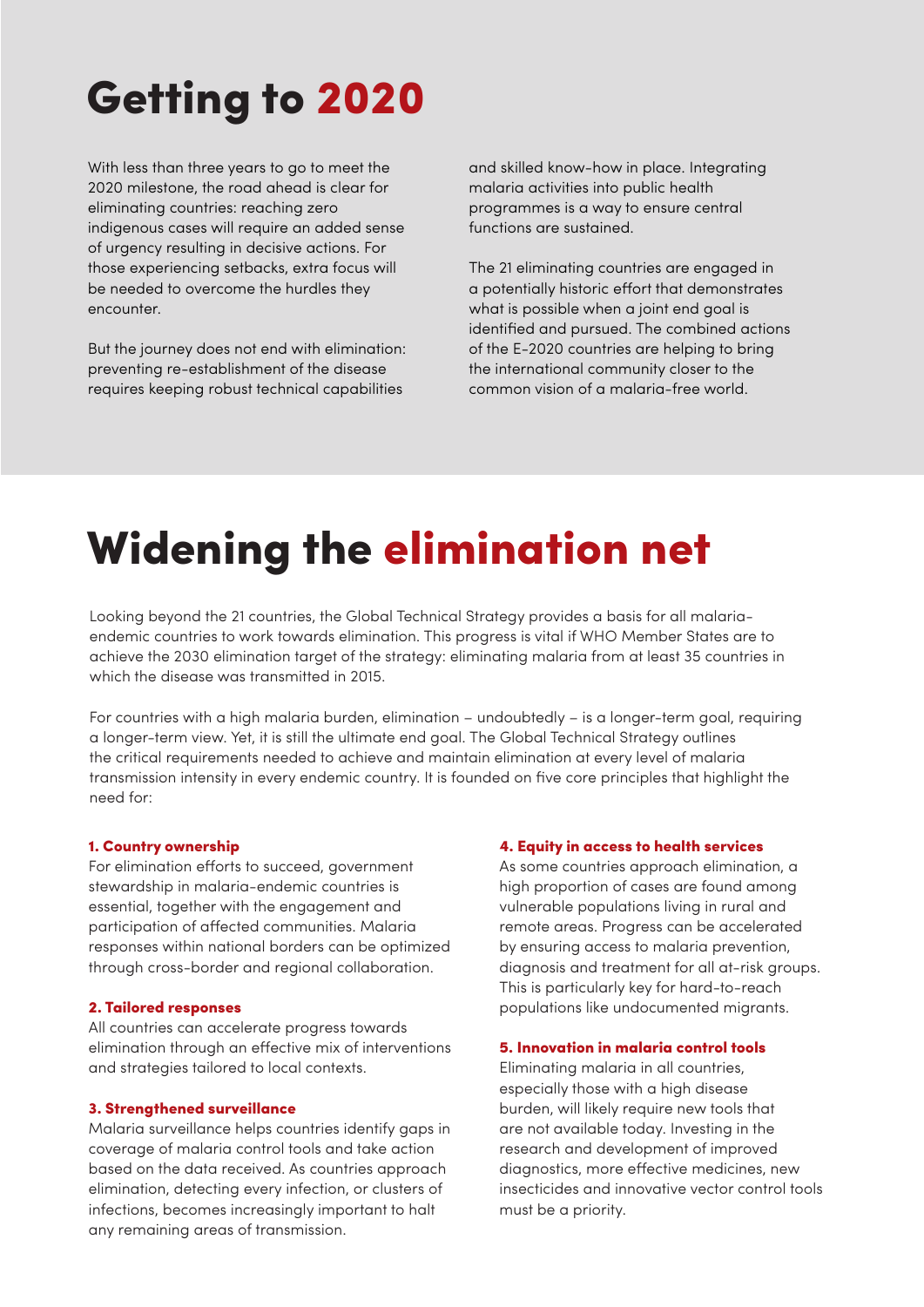# The WHO elimination certification process at a glance

Certification of malaria elimination is the official recognition by WHO of a country's malaria-free status.



WHO grants this certification when a country has proven, beyond reasonable doubt, that the chain of indigenous malaria transmission by *Anopheles* mosquitoes has been interrupted nationwide for at least the past three consecutive years. Additionally, the country must demonstrate the capacity to prevent the re-establishment of transmission.

The burden of proof falls on the country requesting certification. A national surveillance system capable of rapidly detecting and responding to malaria cases (if they were occurring) must be operational, together with an appropriate programme to prevent re-establishment of transmission.

The final decision on granting certification of malaria elimination rests with the WHO Director-General, based on a recommendation by the Malaria Elimination Certification Panel.

Certification of malaria elimination is managed by the WHO Global Malaria Programme and involves rounds of expert reviews, field assessments and the compilation of a final evaluation report that determines, based on evidence gathered, if a country is ready to be certified as free of malaria.

This process is voluntary and can be initiated only after a country has submitted an official request to WHO.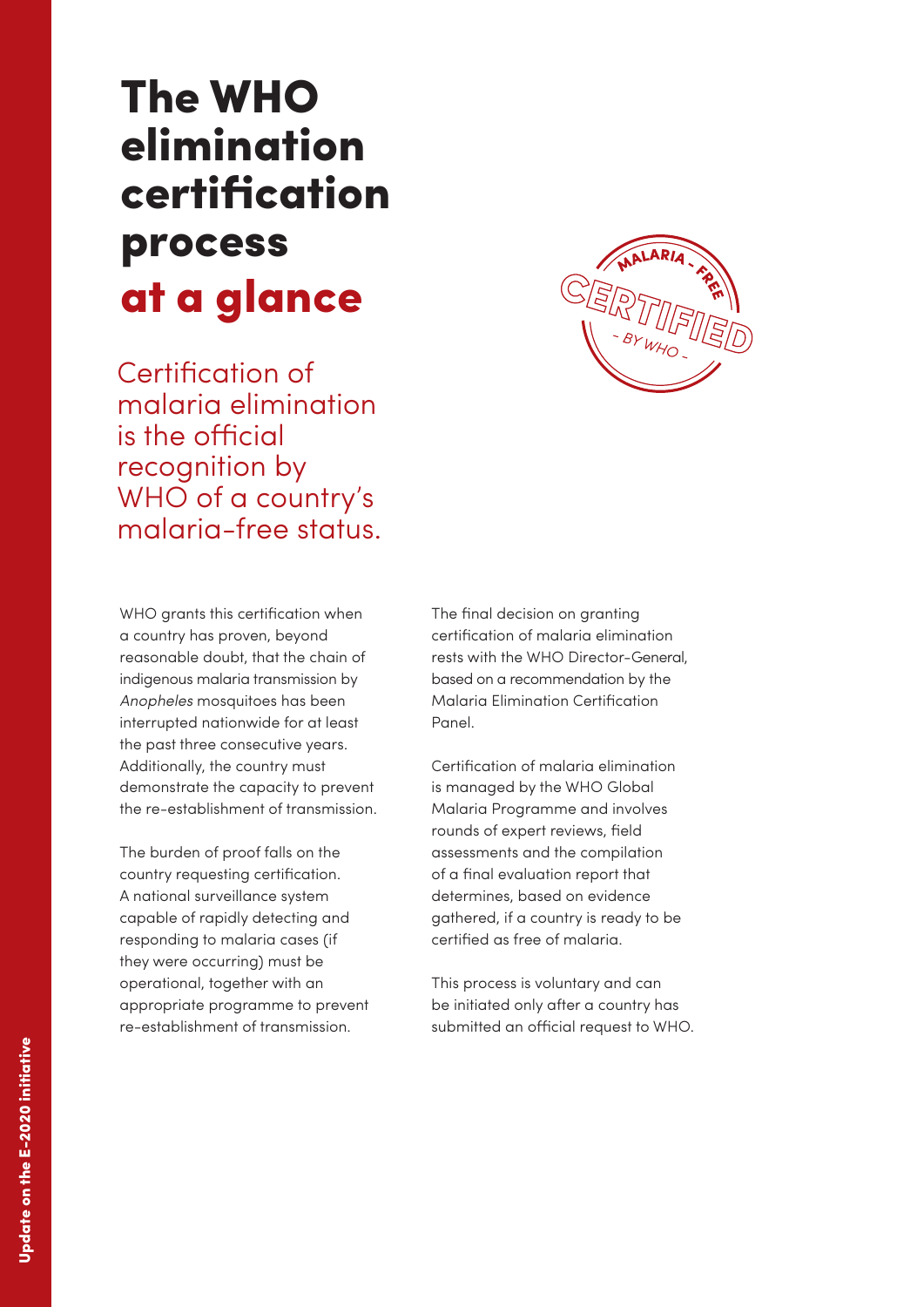# Malaria Elimination **Oversight Committee**

# Helping countries get to zero

The Malaria Elimination Oversight Committee (MEOC) works with countries to achieve malaria-free status. Established in April 2018, the committee aims to maintain a 360-degree overview of how countries and regions are advancing towards malaria elimination. Progress is assessed in line with the milestones and timelines set by countries, through programme reviews and occasional field visits carried out by the committee. An important function of the MEOC is identifying issues that could threaten elimination. By sharing such findings, potential risks can be addressed by WHO, regional initiatives or the country's national malaria programme. Further, as an independent body, the committee can raise difficult issues while remaining impartial.

# Malaria **Elimination Certification** Panel

# Verifying malaria-free status

Countries that have interrupted indigenous malaria transmission for at least the past three consecutive years may request WHO certification of elimination. Tasked with reviewing such requests – and making a recommendation to the WHO Director-General – is the Malaria Elimination Certification Panel (MECP). Formed in December 2017, the panel assesses evidence submitted by countries (e.g. national malaria reports), analyses independent sources (e.g. articles, research, country visit reports) and conducts evaluation missions, all to arrive at a recommendation either to certify the country as malaria-free or postpone certification based on its assessment.

For more information on the members and functions of the MEOC and the MECP, please visit: http://www.who.int/malaria/areas/elimination/ advisory-committees/